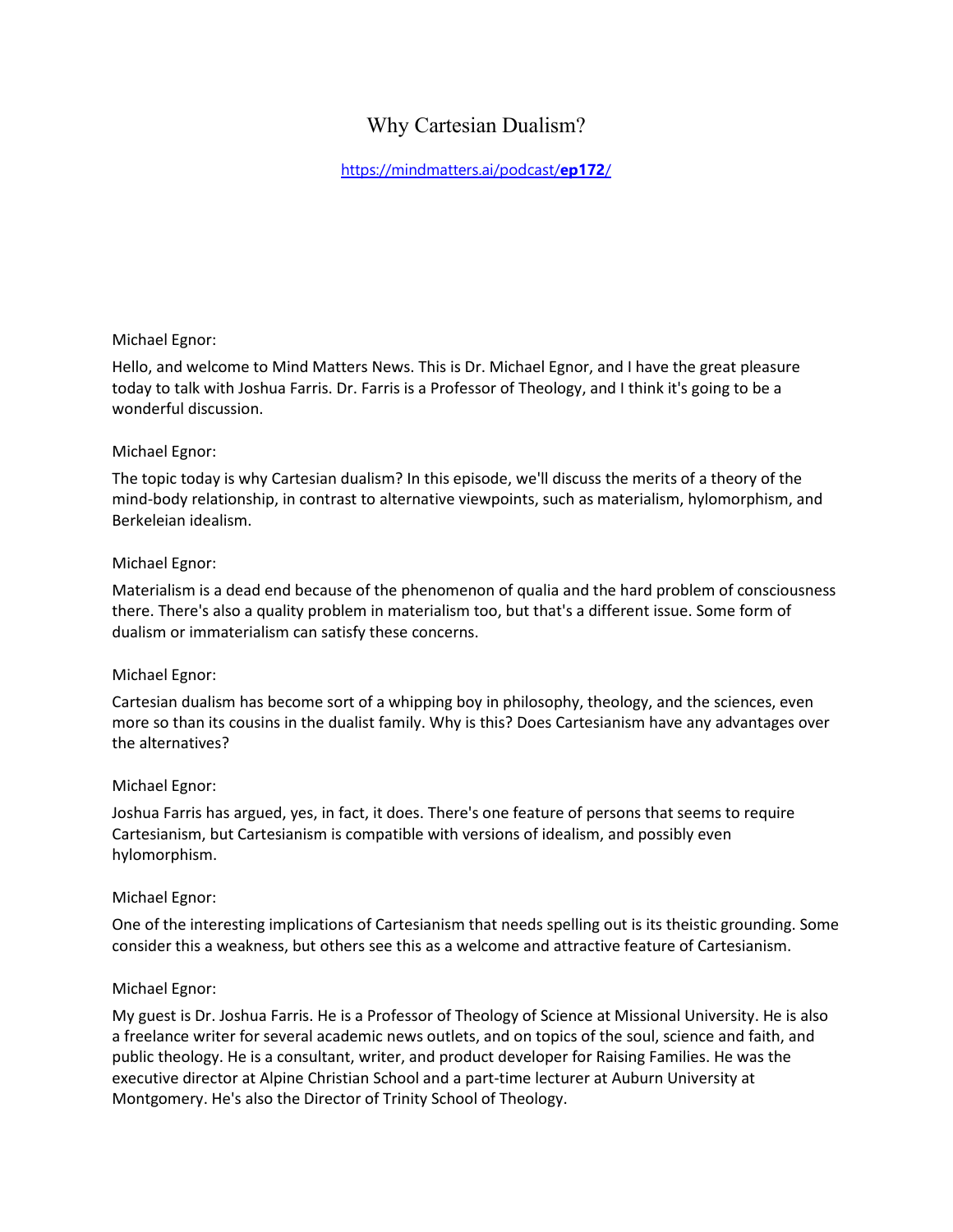# Michael Egnor:

Prior to that, he was the Chester and Margaret Paluch professor at Mundelein Seminary, University of St. Mary of the Lake, and Assistant Professor of Theology at Houston Baptist University.

### Michael Egnor:

He's authored a number of volumes, and he is co-editor of the Routledge Handbook of Idealism and Immaterialism.

#### Michael Egnor:

It is a great pleasure and an honor to have Joshua join us today.

#### Joshua Farris:

Good to be with you. Thank you.

#### Michael Egnor:

Thank you. Thank you. I'm fascinated by your insights into Cartesian dualism. I'm, of course, very interested in the question of the mind-body relationship.

#### Michael Egnor:

For our listeners, what is Cartesian dualism, and how can it help us understand the relationship between the mind and the body?

#### Joshua Farris:

Yeah, sure. Good. Yeah, so Cartesianism is kind of a tradition. It is a tradition following from René Descartes. It's a tradition that's developed over time, and there are a few of us around today who defend some sort of Cartesian view.

# Joshua Farris:

It's a tradition that's developed, and what that means is, and we can get into this, what that means is, we're not signing onto all the Descartes set, of course, and we're not affirming all the naughty ideas that he had, that have had a sort of denigrating view of the body, or a negative influence on science, and how we practice science, which there's lots of critiques out there, in that respect.

#### Joshua Farris:

It is within a sort of family of what's called Substance dualism, a Substance dualism view of human constitution. If we're talking specifically about human constitution, or locally, how it is that humans are composed or constituted, Substance dualism is basically the view that there are two kinds of substances or two type of substances.

# Joshua Farris:

In other words, property bearers, with some intrinsic sort of unity to each. Oftentimes, when you think of Substance dualism, there's a property bearer of the soul or a mind that has properties of a mental sort. Then, there's properties of a material kind, or a body that is distinct from the mind itself. Cartesianism would be within that sort of broader family of Substance dualism.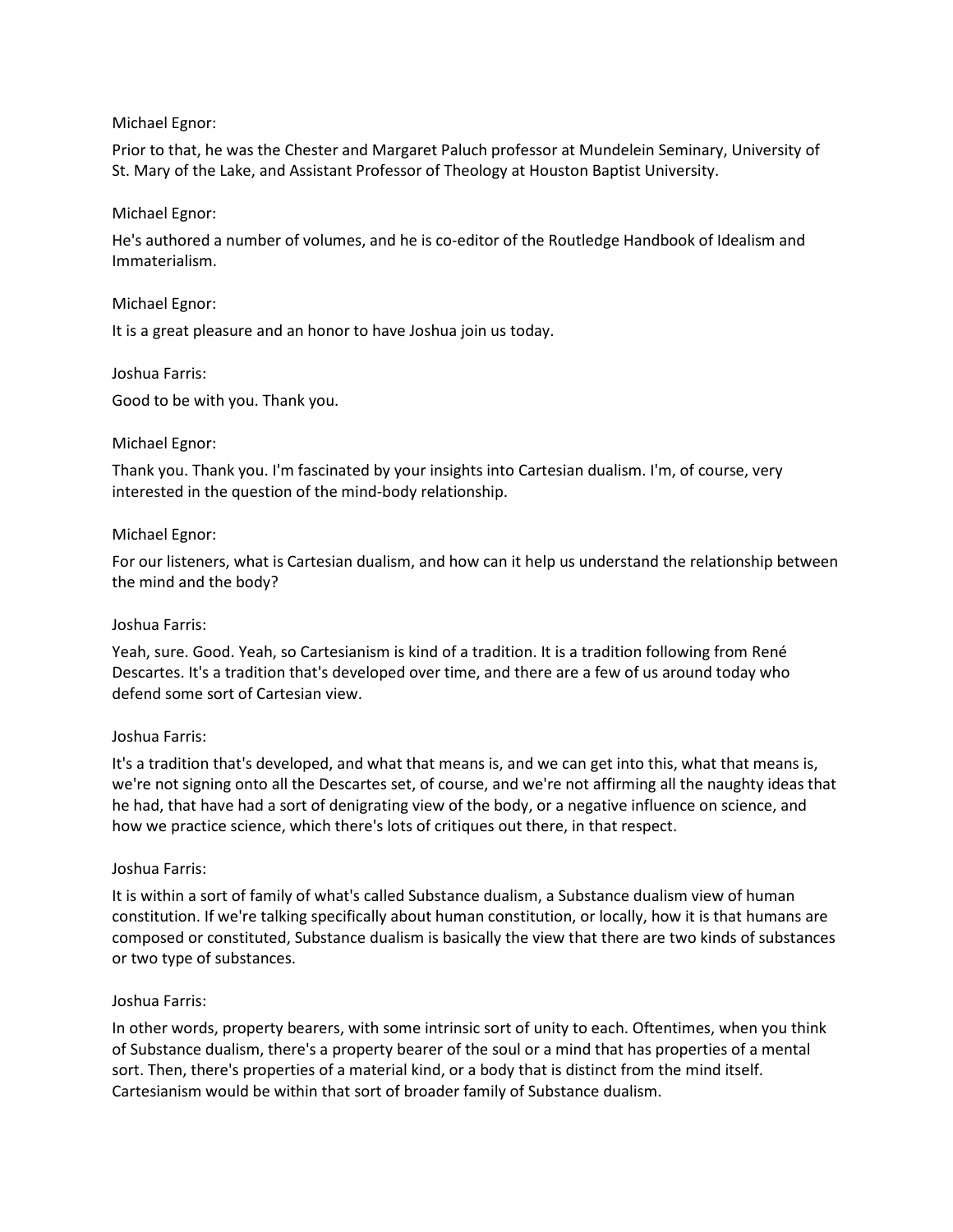#### Joshua Farris:

On a Cartesian understanding, there's something unique about the mind-body relationship, in contrast to other potential variations of Substance dualism. If you're following somebody like Richard Swinburne or John Foster, who are both Cartesian dualists of sorts, they would say, and I would tend to agree with them, something like this.

#### Joshua Farris:

"That I am just my soul. I just am my soul. I am my soul that has a body, or has some sort of singular relation, or interactive relationship to my body, but my is not me, strictly speaking. I'm not an animal," as some of their views would say. "I am a soul, and particularly, I am my soul."

#### Joshua Farris:

This is what's important, really. The soul is the core or the essential part of me. It's the thing that carries along my personal identity. You might contrast this, say, with some sort of Atomist view that you might call some Atomists, and there's all sorts of different views out there.

#### Joshua Farris:

I don't want to simplify it too much, but some Atomists would say they are Substance dualists, themselves. They would say that, "I am body, but I am a particular kind of body that has a principle, a formal principle, that is the sort of informing work of the matter."

#### Joshua Farris:

You might take it that when there is this composition of the material with this forming principle, we have a distinction between the material, itself, and the material as informed.

# Joshua Farris:

You might think of, for example, think of the marble statute where there's sort of the marble, and it's the sort of the material, and then there's this forming principle. Some would argue, that on that basis, there is a substantial distinction between the two, and so some Atomists would move in that direction.

#### Joshua Farris:

That's distinct, say, from arguably, from a sort of a more rounded Cartesian view that says that, "I just am my soul." I am not strictly speaking identical to my body, and how you work that relationship out between the soul and the body, well, that becomes a little bit more complicated. Obviously, there's different views on that.

#### Joshua Farris:

The important point is, is that I just am my soul, and my soul is the core part of me that carries along my own personal identity.

#### Michael Egnor:

The thing that I think bothers me the most about the Cartesian view. I should first say that I have a great deal of sympathy for it. I actually think that Atomism needs to be understood with respect for that view, for several reasons. It allows the Atomistic perspective, I think, to heal closer to our lived experience.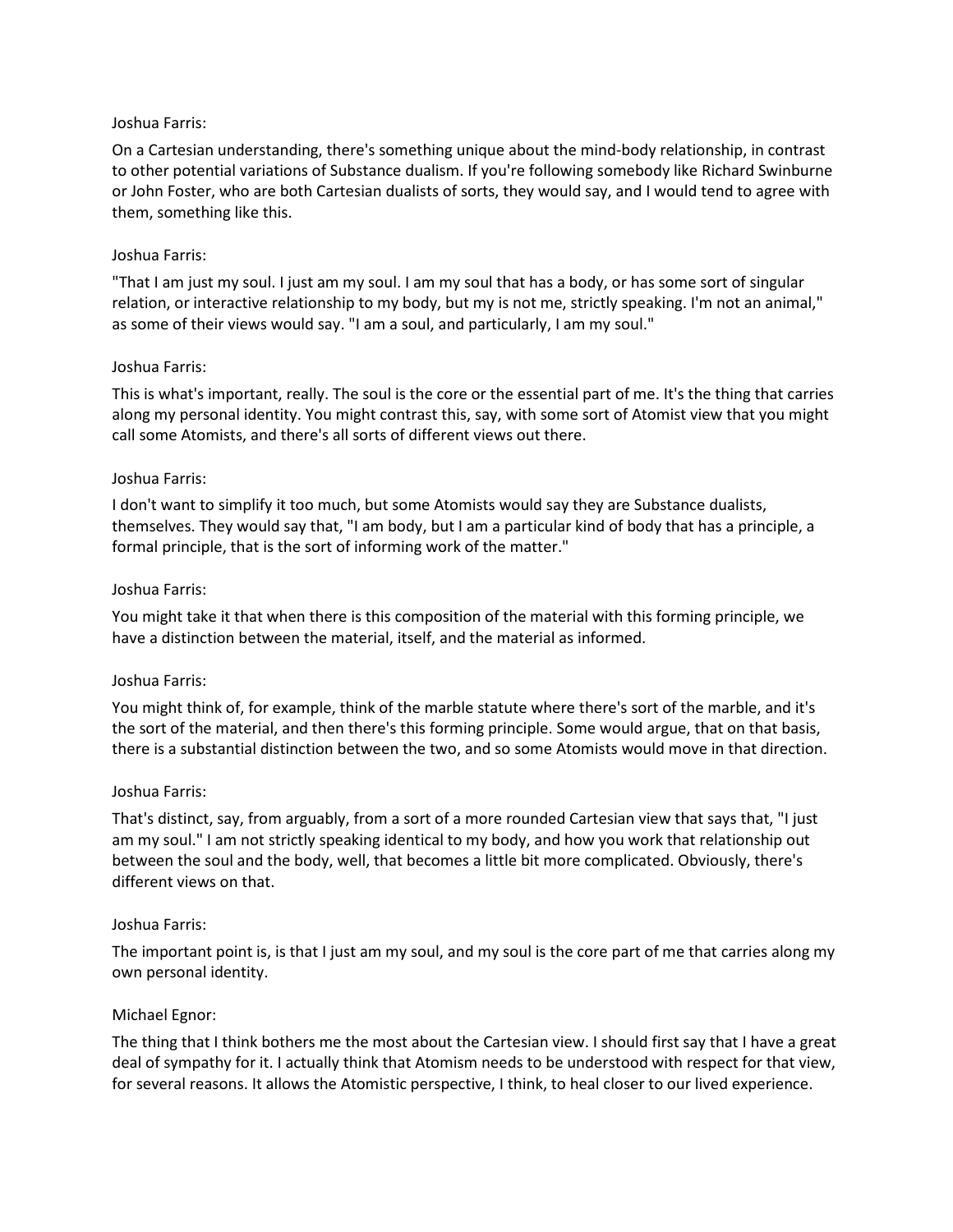# Michael Egnor:

The first problem I have with the Cartesian view is that whatever value the Cartesian dualism has in understanding the mind-body relationship, I think it is as a general metaphysical view, really deficient. That is, that Cartesianism is bad metaphysics.

# Michael Egnor:

I think it's better mind-body metaphysics than it is general metaphysics, but I think the general metaphysics is pretty bad. Animals aren't machines, and the things that exist in the world are a great deal more than just matter extended in space.

# Michael Egnor:

How do you feel about the general metaphysical presuppositions of Cartesianism? If they are significantly deficient, does that make the mind-body aspect of Cartesianism less valuable?

# Joshua Farris:

Yeah. Yeah. I think with respect to what I am committed to, as a Cartesian, I am making a fairly minimal claim that, maybe it can be shown that that minimal claim has implications that are negative in the way that is often sort of characterized or projected back onto Descartes and the metaphysics that he inspired.

# Joshua Farris:

It seems to me that the sort of claim that I just am my soul is, is the sort of minimalist sort of Cartesian commitment that I'm committed to, that I think is the product. Product of common sense, a sort of common-sense epistemology. It's the product of various arguments that we could get into and talk about, that are not always readily hospitable, maybe, to certainly not hospitable to materialism, but not hospitable, obviously, hospitable to sort of variations of Tomas dualism.

# Joshua Farris:

If we think about various views about like a meteorological replacement and the modal argument. The modal argument, which someone might advance, and say something like, "If I'm the very same thing as my body, then whatever is true of me is true of my body, but my body may survive without me, and, therefore, I'm not the very same thing as my body."

# Joshua Farris:

There are certain modal intuitions that seem right and seem confirmed, also, by data that's out there like near-death experiences and out-of-body experiences, as well as a sort of a theological tradition that I am committed to, and that is that I will exist someday. I hope to exist. I believe I will exist, disembodied. That Cartesianism is certainly more at home with, or provides maybe a better, or stronger accounting for those sorts of modal claims that seem conceivable.

# Joshua Farris:

That minimalist commitment is, I think, what is really the strength of Cartesianism, but in that, I don't think I'm committed to say the idea that the world is merely sort of a meat machine, or that the world lacks a sort of teleology, or that the world, the natural world, that is in the natural organisms, physical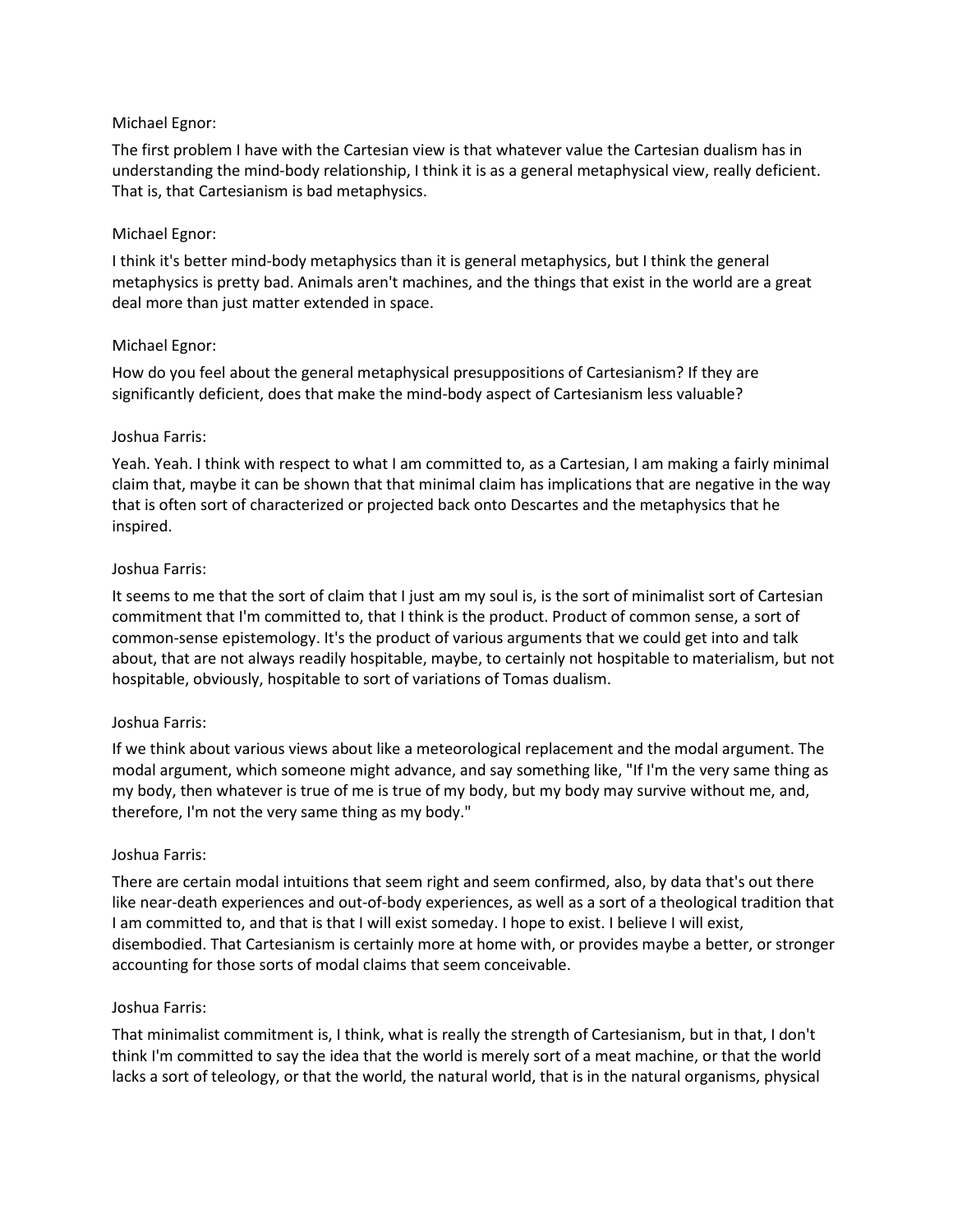organisms, are sort of just mechanistically explained all the way down, to their sort of component-Atomistic parts.

#### Joshua Farris:

I don't think a Cartesian, at least as I've defended Cartesianism, I don't think that I am or you have to be committed to those other sort of metaphysical commitments that are often characteristic of Descartes' larger metaphysical program.

#### Joshua Farris:

I'm less interested, I guess, in defending those and more interested in defending this more core claim, this minimalist claim. I could call it kind of a Neo Cartesianism, that's what I'm more interested in. This idea that I just am my soul. I am not composite of my soul and body or mind and body. I am not a complex. My personal identity is not complicated, in say the way that a materialist, or arguably Atomist, would be.

#### Michael Egnor:

I certainly agree that that's a strength of, at least Neo Cartesian, way of looking at things, and it's a very real strength. It's something, I think, Atonism is somewhat lacking.

#### Michael Egnor:

To me, the two great strengths of the Cartesian view, as you pointed out, it gives more grounding to the sense that we all have, that there's an eye there, that there's a single meta-physically simple, unitary thing that is us.

# Michael Egnor:

The Atomist view, I think, has a great deal to say for it, but I've always wondered myself, "Where's the eye in all of this." We all have that sense of what Peter Craft calls the heart, like who we are, and it's not just one of the powers of our soul. It's us, and where's us, and the Cartesian view helps with that.

#### Michael Egnor:

The other aspect of the Cartesian view that I think is particularly strong, is it seems to accord very well with near death-experiences. There's a lot of things in near-death experiences that are much more readily explainable from the Cartesian view of the soul, than it is from the Atomistic or other kinds of views of the soul.

#### Michael Egnor:

One problem with the Cartesian view, is that it seems to make it difficult to know why, or in what way we would know, a particular soul is associated with a particular body. I mean, let's say that my friend, Joe and I came into work one morning, and Joe said, "Well, I'm Mike now." His soul is here, and I said, "Well, I'm Joe, and we switched last night."

#### Michael Egnor:

How would you disprove that? I mean, if the body is just the ship that the soul is piloting, well, pilots can switch ships. That gets to the modern problem that we're having with transgenderism. That is that if the Cartesian view is correct, a person is transgender could very readily say, "Well, yeah. I'm a woman's soul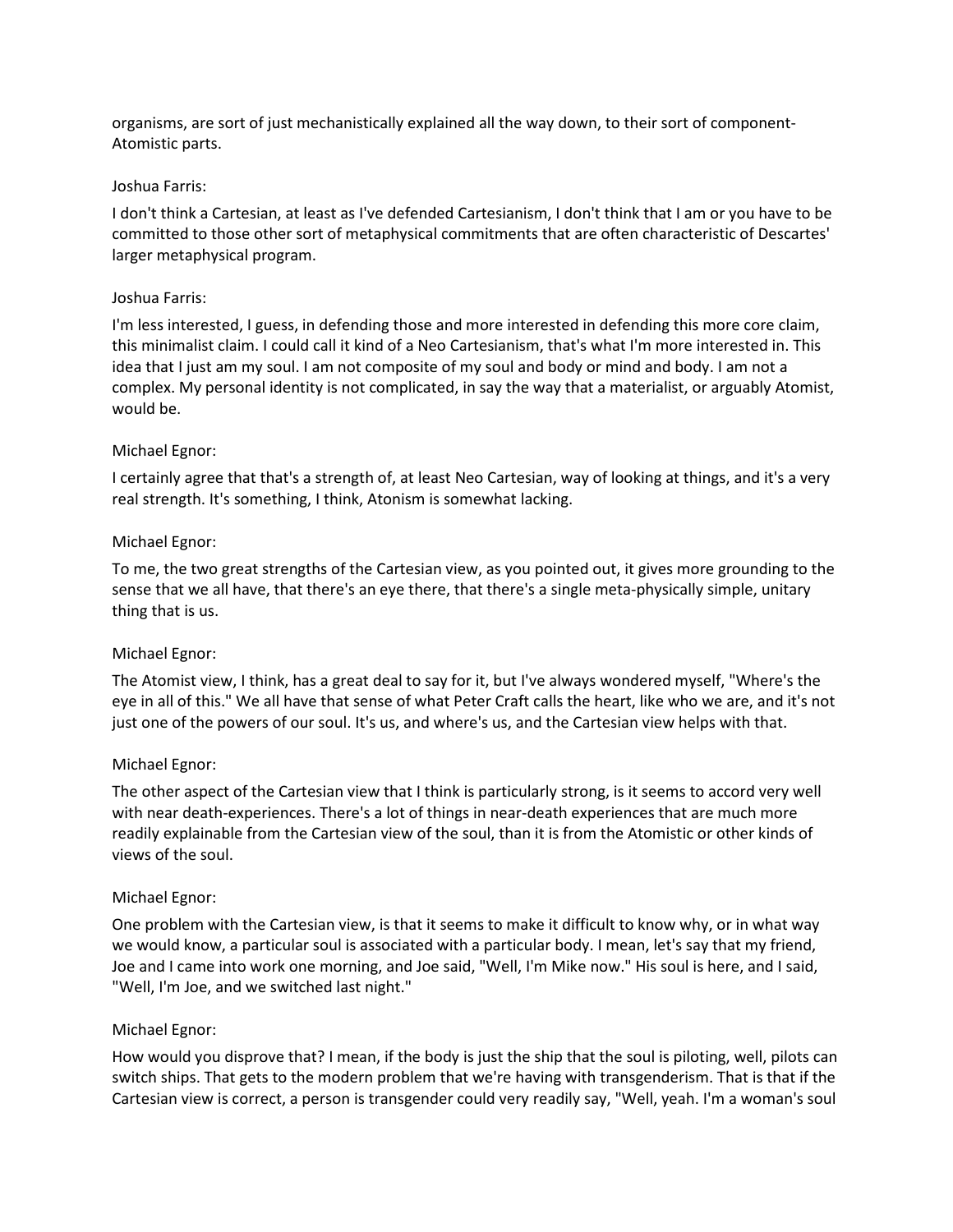in a man's body." Whereas, the holomorphic view would be, "No, you're not, that your body is very much a part of you, and you have a spiritual or psychological problem, but you can't be a woman's soul in a man's body."

# Joshua Farris:

Yeah, yeah, yeah. That's an interesting problem. I think, there certainly are those intuitions that I find appealing, those intuitions, that sort of body swapping intuitions is what you're talking about.

#### Joshua Farris:

I'm reminded of that movie Being John Malkovich. Have you seen that movie?

### Michael Egnor:

No. No, but I've heard about it.

#### Joshua Farris:

Okay. Well, so it's a fascinating film, because there's John Malkovich, there's this 33 and a half floor or something like that. People can actually go up to that partial floor, and there's this little portal, and they can slide down this portal, and they end up somehow accessing some of the items of John Malkovich's perception. They're able to experience, perceptually experience, life through his body.

#### Joshua Farris:

You have females, actually, who are able to access, and so it raises this sort of similar problem that you're talking about. Certainly, that fits more readily with the sort of Cartesian view than the Atomist view and that's a concern.

# Joshua Farris:

I think, obviously, body-swapping intuitions are more readily at home with Cartesianism, and that's why there are these intuitions that we have, when we think about the possibility of existing, or persisting out of the body, or in a sort of near-death experience.

# Joshua Farris:

I think that's kind of the trade-off, but I don't know if it's as severe as people have made it out. If we sort of tweak our sort of Cartesianism along the lines of something like an Emergentist view. If we think about, say something like William Hasker's view. Hasker affirms a kind of Emergent dualist view, where he says that, "The mind is a phenomenal unity of consciousness, that it's the sort of binding force or the thing that provides unity to the items in one's phenomenal consciousness."

# Joshua Farris:

Kind of like, if we think about the body and the soul relationship, it's similar. He uses the example of the magnet and the magnetic field, in which when the magnet, when there's certain conditions that are met, the magnet gives rise to this magnetic field.

# Joshua Farris: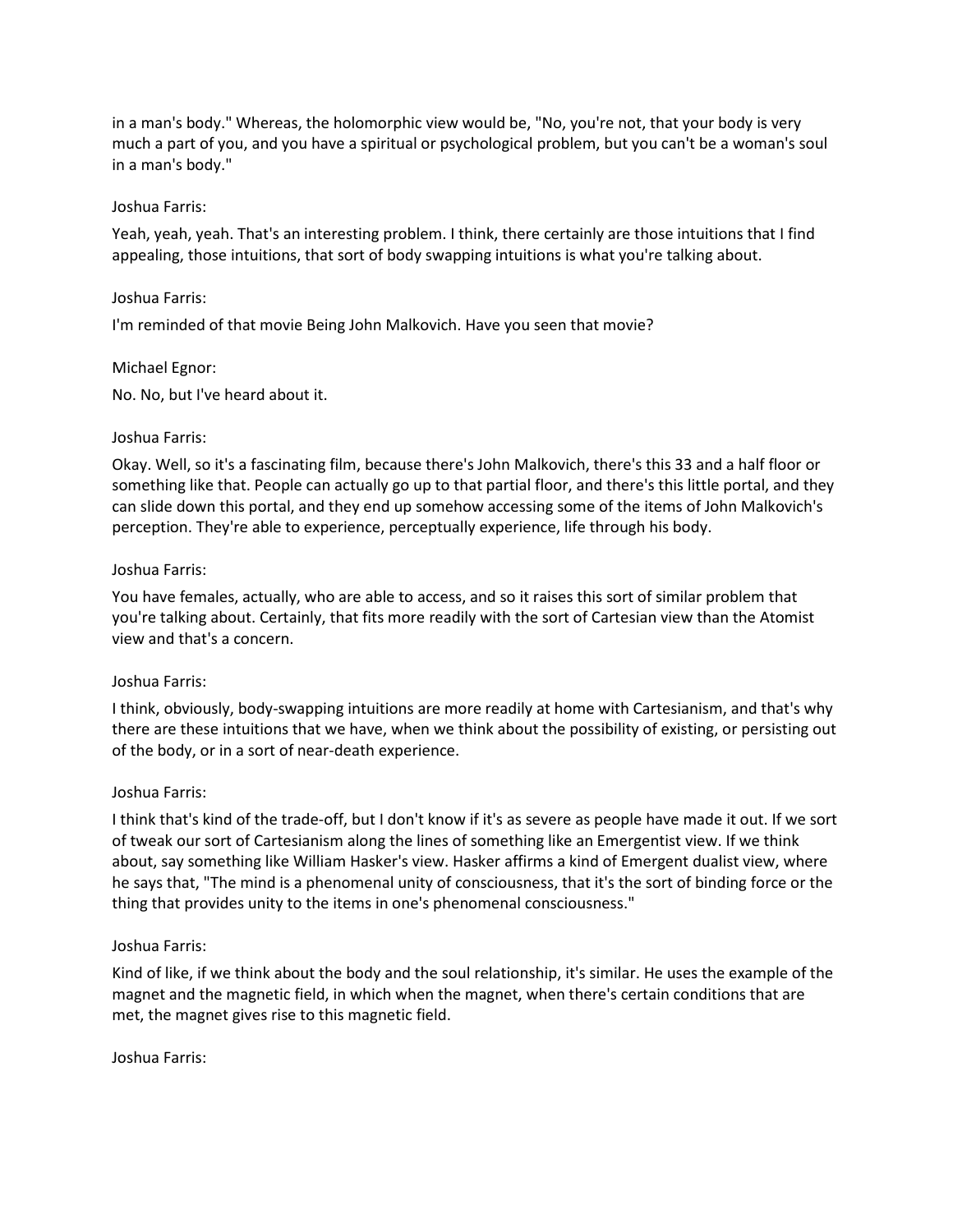There's certainly a distinction between the two, but there is this close, intimate connection between the field and the magnet, that are not easily separable. I think most Neo Cartesians today, like myself, like Richard Swinburn, John Foster.

# Joshua Farris:

No, John Foster takes his view in an Idealist direction, but I think most would affirm something like an Emergentist view, that brings the soul, at least functionally speaking, brings the soul more closely connected with the body, such that we can at least intuitively say, it makes sense that when I hit my head on the top of the door, it's actually affecting in my states of consciousness, or like the last couple of nights, when I've been up really late, or early into the morning, it affects my states of consciousness, the way that I treat my body, and, certainly, that's the case.

# Joshua Farris:

If we take it, that there is some sort of Emergentist aspect to how the soul comes to be in the world, I think we can provide some sort of accounting that brings the soul more closely aligned with the body that we've been given that I commonsensically take for granted, when I interact with the world, through my body, and through the various controls of my body.

# Joshua Farris:

As somebody like Gilbert Ryle, the picture isn't quite as simplistic, as say a person that's in a ship, who has these various controls in the ship, but this person could actually step outside the ship and jump in another ship.

# Joshua Farris:

There's actually a more fine grained, functionally integrated relationship between the body and the soul.

# Michael Egnor:

Wouldn't that just be a hylomorphism? If you get to the point where you're really sort of talking about form and matter, which is, obviously, the more fine grain functional relationship, then it would just be a hylomorphic view.

# Joshua Farris:

Well, maybe. I mean, I guess I was taking the hylomorphic view, to implicate a more robust ontology of matter form, relationship, and the Emergentist view, certainly most Emergentists, whether they're sort of non-reductive physicalists, or they are dualists like William Hasker, the sort of strongest, or sort of Emergentist view, certainly, they would be reticent to call their view hylomorphic.

# Michael Egnor:

Right. I've long had problems wrapping my mind around Emergentism. "It sticks in my craw," is what I say. I don't understand it. I don't understand what emergence is, and I don't see how it is a level of explanation. It seems to me kind of magical.

# Michael Egnor:

What is emergence? Of what value is it, in understanding things like this?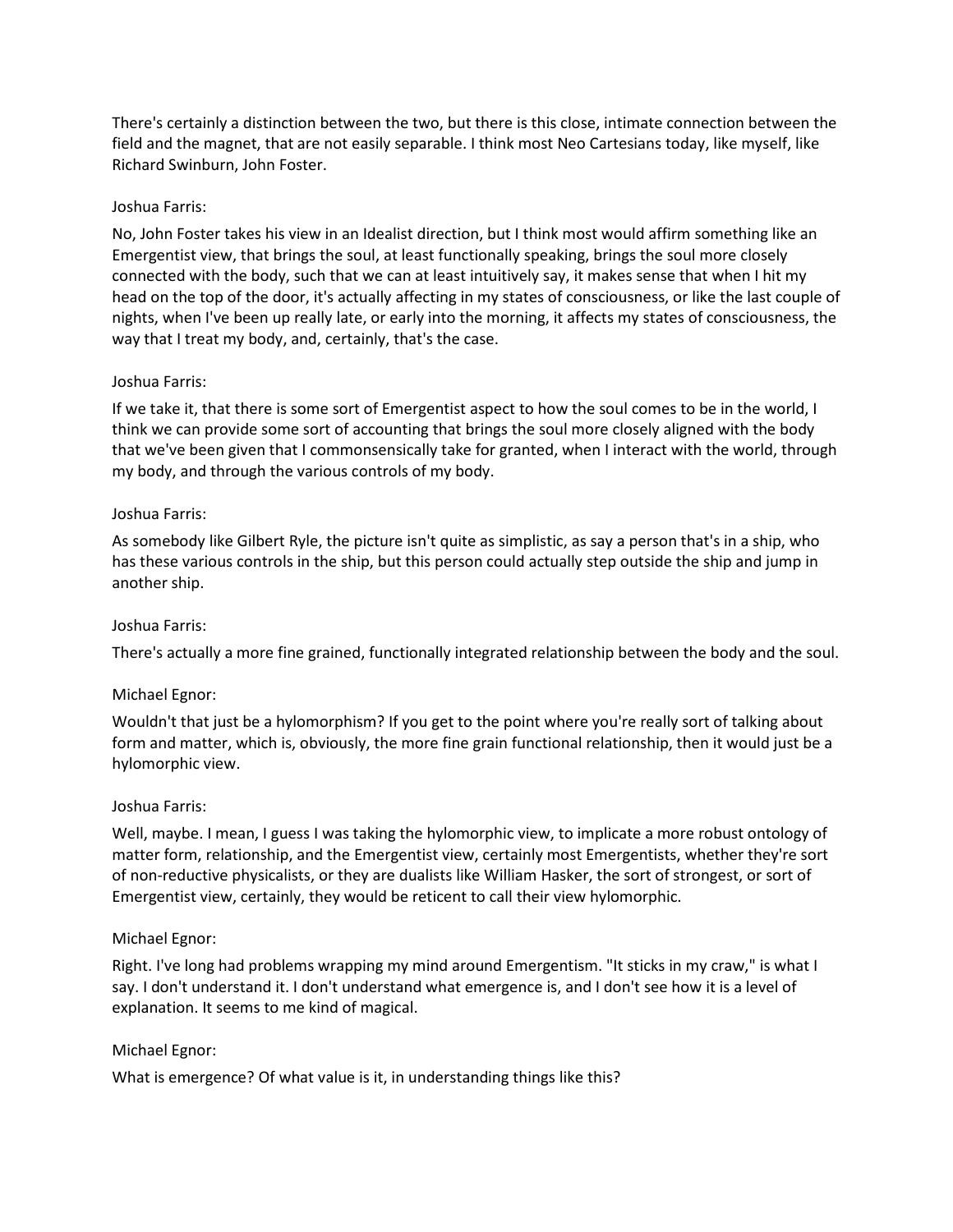### Joshua Farris:

Yeah. Well, the way that Hasker and others define it, Timothy O'Connor is, obviously, one defender of what he calls an Emergent Individualist view, which is just a version of non-reductive physicalism, which says that there are these properties or powers, that at some suitable level of neuro complexity just gives rise, in a law-like fashion to consciousness, and free will, and these sorts of perspectives, or these sorts of powers.

# Joshua Farris:

Hasker is building upon that sort of Emergentist set of literature and saying something similar, in that what actually emerges, is actually substantial. What is actually required if we are going to have say, downward causation, or freedom of the will, or a first-person perspective, is a substance of a sort that emerges from a suitably complex neural structure and central nervous system.

#### Joshua Farris:

He says that what we need is something like thisness, he calls it some sort of phenomenal thisness, and this is where phenomenal consciousness becomes really important for him, and why he ends up affirming a kind of substantial dualism, because he doesn't think that phenomenal consciousness can be made sense of as a non-reductive physicalist, but rather, it requires this additional feature that binds together the items within one's phenomenal consciousness.

#### Joshua Farris:

The fact that I can go out and experience a green pasture, and I experience all the elements in the green pasture, including the wind blowing the flower out in the middle of the green pasture. I experience it as one unified field, and I can isolate and pick out various items within my field of consciousness, but there is some something about that that is unique and unlike anything that we have in the physical world, that requires what Hasker would say is a thisness.

# Joshua Farris:

Emergence may be magical. The kind of emergence that I am committed to is a more sort of minimalist commitment. Emergence is commitment, that could be accounted for by way of simply just theistic contentions. "Why am I connected to this body?" Well, simply, as John Foster would say, "Well, because God set it up that way."

# Michael Egnor:

I thought a great deal about emergence. It's I guess everybody has their bug bear, and that's one of my bug bears, because whatever I hear it described, at the end of the description, I really feel as though I don't know any more about what's going on than I did before the description. It doesn't seem to me to explain anything.

# Michael Egnor:

What emergence is, from my perspective, is it's a psychological phenomenon. Meaning, the discovery that something is behaving on a large scale that you didn't expect from knowledge of its behavior on a small scale.

# Michael Egnor: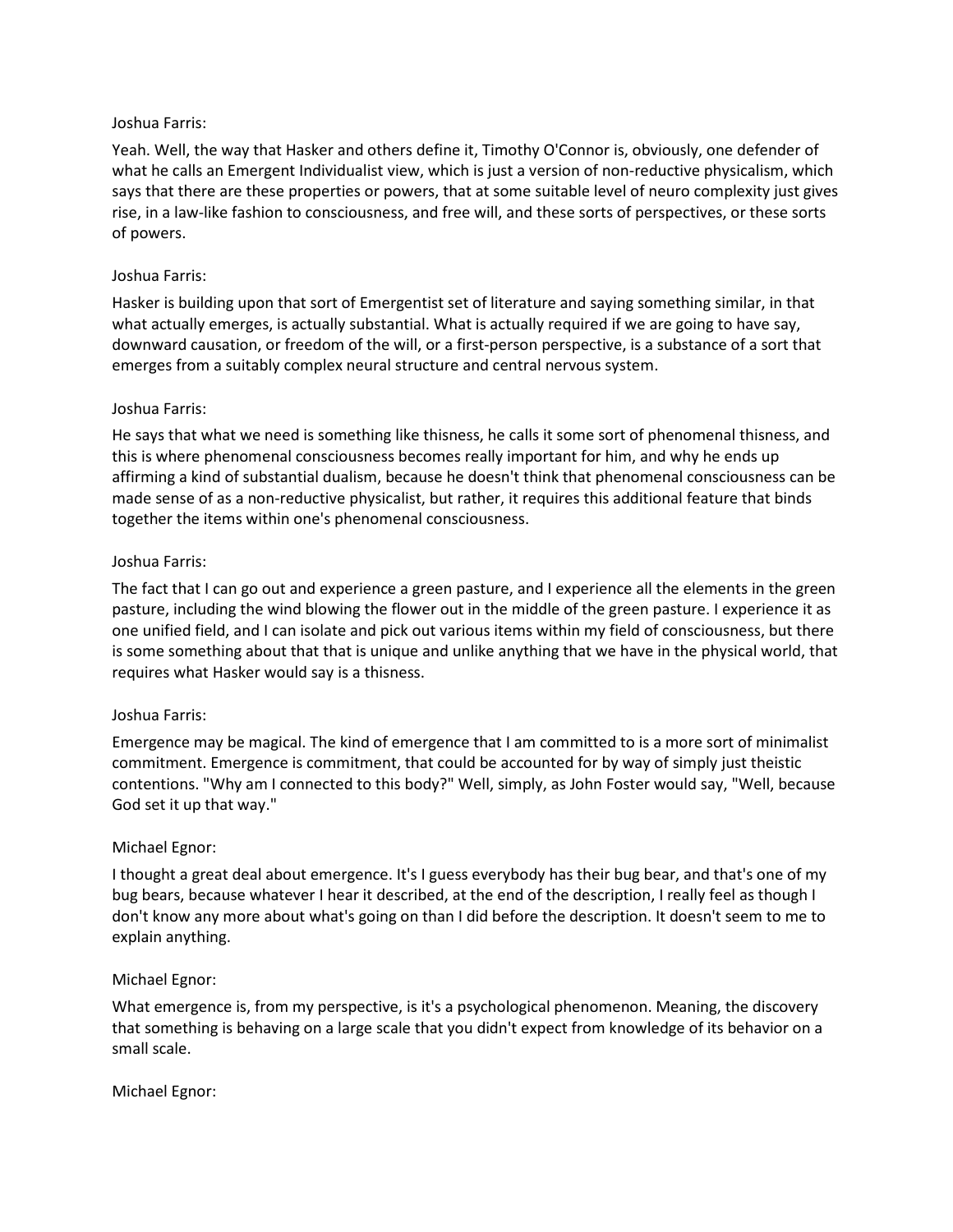Why would H20 molecules feel wet, when you put them together to make water? There's nothing about the H20 molecule, itself, that would make you think of wet, but when it all goes together, it does feel wet. You say, that's an emergent property of waters molecules, is that wet them you get a lot of them together. That's just a psychological thing. There's nothing magical that's happening when the water molecules get together. It's just that, psychologically, we didn't anticipate that it would feel wet, and, hey, we're surprised it does.

# Michael Egnor:

If emergence is really a psychological phenomenon, which again, I think a pretty good case can be made that it is, that it can't be used to explain the mind, because it presupposes the mind. To me, it's just smoke and mirrors. It doesn't really explain anything.

# Michael Egnor:

Certainly, the things that emergence tries to explain are fascinating and important things. For example, the unity of conscious experience is very important, but I don't think saying that it's an emergent property explains anything. I don't get the explanatory power.

# Joshua Farris:

Yeah.

# Michael Egnor:

One thing that has led me, I don't have the same problem with Cartesian dualism that a lot of, for example, materialists have, like problems with the interaction problem, and so on. I think the interaction problem is sort of overdone. That is, that if one accepts a mechanical understanding of nature, then, yeah, there is an interaction problem.

# Michael Egnor:

In the mechanical understanding, a lump of mass has to hit another lump of mass to make something happen. Obviously, that can't be the case with Cartesian dualism, but if one accepts a hylomorphic understanding of causation, which includes formal and final causes, then immaterial things can cause all kinds of that don't involve matter hitting matter.

# Michael Egnor:

I don't think the interaction problem is such a big deal, although it's not a big deal, if one does take a somewhat Aristotelian way of looking at nature, but the big catch I have with Cartesian dualism is that it's too close to Cartesian metaphysics. I think Cartesian metaphysic is a catastrophe.

# Joshua Farris:

Yeah. Yeah. Maybe. I mean, you could affirm. The kind of Cartesian commitment that I have, I could easily affirm a sort of Berkelian Immaterialist conception of how God sort of sets up the world.

# Joshua Farris:

I think, I'm already, as a sort of Theist Cartesian, already committed to some version of idealism, as it stands. I mean, at some level, God is the ultimate God's mind. His intentions are the ultimate causal explanation of the world.